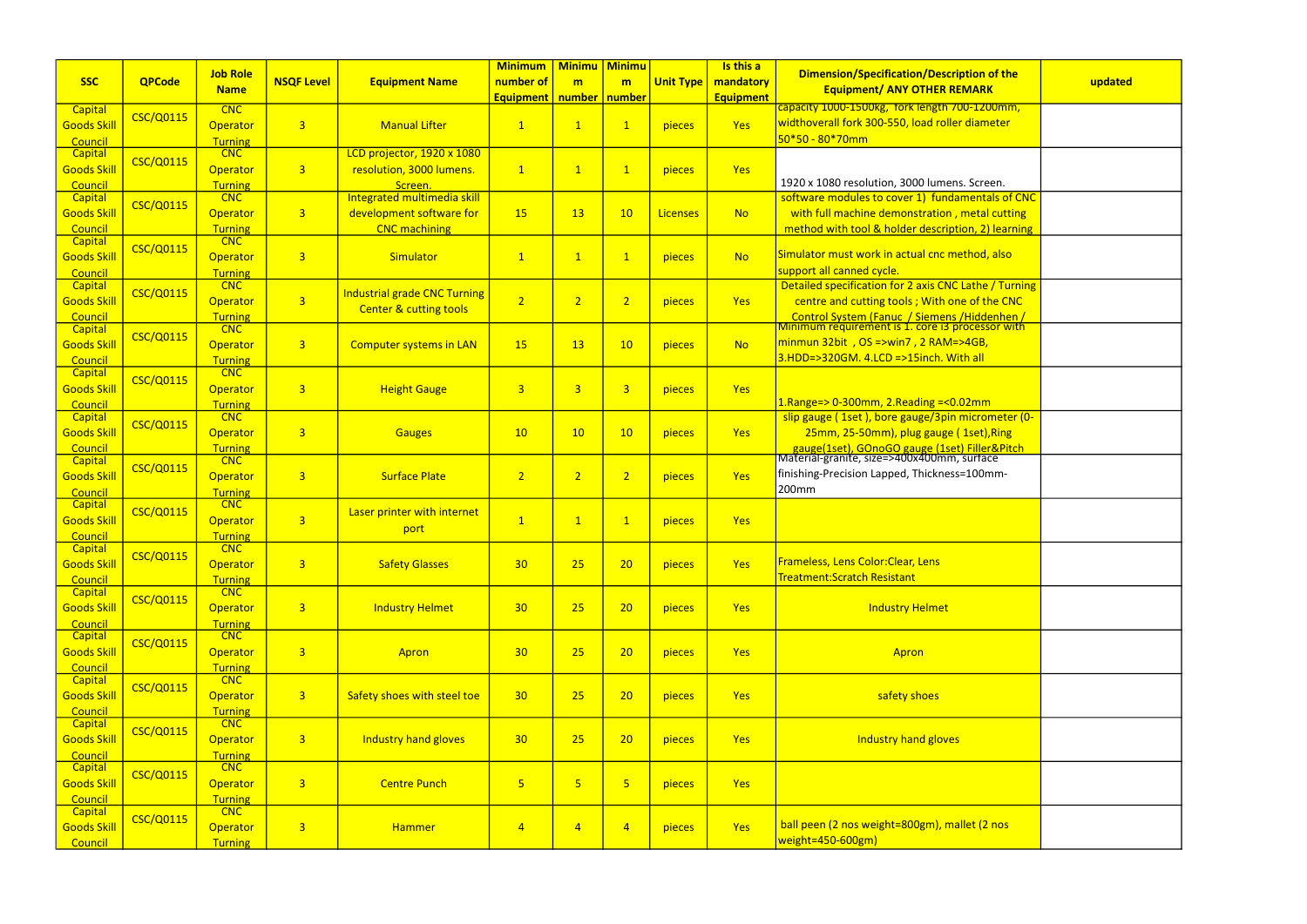| <b>Capital</b><br><b>Goods Skill</b><br>Council | <b>CSC/Q0115</b> | CNC<br><b>Operator</b><br><b>Turning</b>        | 3 <sup>1</sup> | <b>Combination Plier</b>                                 | $\overline{\mathbf{5}}$ | 5 <sub>o</sub>   | $\overline{5}$          | pieces | Yes | $150$ mm                                                                                                            |
|-------------------------------------------------|------------------|-------------------------------------------------|----------------|----------------------------------------------------------|-------------------------|------------------|-------------------------|--------|-----|---------------------------------------------------------------------------------------------------------------------|
| Capital<br><b>Goods Skill</b><br>Council        | <b>CSC/Q0115</b> | <b>CNC</b><br>Operator<br>Turning               | $\overline{3}$ | <b>Vice Mounted Tables 3Ft X</b><br>3Ft X 2.5Ft(H)       | $\overline{2}$          | 2 <sup>1</sup>   | $\overline{2}$          | pieces | Yes | 4 (Bench Vices)                                                                                                     |
| Capital<br><b>Goods Skill</b><br>Council        | <b>CSC/Q0115</b> | CNC<br>Operator<br><b>Turning</b>               | $\overline{3}$ | Vernier Caliper 150/300MM                                | $6 \overline{}$         | $6 \overline{6}$ | $6\overline{6}$         | pieces | Yes | 1. out side (0-150mm, least count=0.02mm, 3<br>pieces), 2. out side (0-150mm, least count=<br>$0.02$ mm, 3 pieces), |
| Capital<br><b>Goods Skill</b><br>Council        | <b>CSC/Q0115</b> | <b>CNC</b><br><b>Operator</b><br><b>Turning</b> | $\overline{3}$ | <b>Number Punch</b>                                      | $\overline{2}$          | 2 <sup>1</sup>   | $\overline{2}$          | sets   | Yes | 1set                                                                                                                |
| Capital<br><b>Goods Skill</b><br>Council        | <b>CSC/Q0115</b> | CNC<br>Operator<br><b>Turning</b>               | $\overline{3}$ | <b>Scrap Box</b>                                         | $\overline{2}$          | 2 <sup>1</sup>   | $\overline{2}$          | boxes  | Yes |                                                                                                                     |
| <b>Capital</b><br><b>Goods Skill</b><br>Council | <b>CSC/Q0115</b> | CNC<br>Operator<br><b>Turning</b>               | $\overline{3}$ | <b>Generator Set</b>                                     | $\mathbf{1}$            | $\mathbf{1}$     | $\mathbf{1}$            | pieces | Yes | Must be Able to take load of all machines at a time                                                                 |
| Capital<br><b>Goods Skill</b><br>Council        | <b>CSC/Q0115</b> | <b>CNC</b><br><b>Operator</b><br><b>Turning</b> | $\overline{3}$ | Soft jaws                                                | $\overline{3}$          | $\overline{3}$   | $\overline{3}$          | pieces | Yes | 2set as per machine specification.                                                                                  |
| Capital<br><b>Goods Skill</b><br>Council        | <b>CSC/Q0115</b> | CNC<br>Operator<br><b>Turning</b>               | $\overline{3}$ | Micrometer                                               | $\overline{3}$          | $\overline{3}$   | $\overline{3}$          | pieces | Yes | Micrometer – external, $0-25$ mm, $25-50$ mm, $50-$<br>$75$ mm.                                                     |
| Capital<br><b>Goods Skill</b><br>Council        | <b>CSC/Q0115</b> | CNC<br>Operator<br><b>Turning</b>               | $\overline{3}$ | Bore gauge $18 - 35$ mm                                  | $\overline{3}$          | 3 <sup>1</sup>   | $\overline{3}$          | pieces | Yes | 1. Measuring Range=> 0-25.4mm 2. Display Type: 3.<br>Analog, 4.Accuracy: 0.01mm, 5.Measuring Range=><br>$10-18$ mm  |
| <b>Capital</b><br><b>Goods Skill</b><br>Council | <b>CSC/Q0115</b> | CNC<br><b>Operator</b><br><b>Turning</b>        | 3 <sup>1</sup> | Plug gauge 10, 16 dia.                                   | $\overline{3}$          | $\overline{3}$   | $\overline{3}$          | pieces | Yes | 1set                                                                                                                |
| Capital<br><b>Goods Skill</b><br>Council        | <b>CSC/Q0115</b> | CNC<br>Operator<br><b>Turning</b>               | 3 <sup>1</sup> | Thread plug gauge M8 x<br>$1.25$ , M <sub>10</sub> x 1.5 | $\overline{3}$          | $\overline{3}$   | $\overline{3}$          | pieces | Yes | 1set                                                                                                                |
| Capital<br><b>Goods Skill</b><br>Council        | <b>CSC/Q0115</b> | <b>CNC</b><br><b>Operator</b><br><b>Turning</b> | $\overline{3}$ | Ring gauge for setting bore<br>dial gauge - 30 dia.      | $\overline{3}$          | 3 <sup>1</sup>   | $\overline{3}$          | pieces | Yes | 1set                                                                                                                |
| Capital<br><b>Goods Skill</b><br>Council        | <b>CSC/Q0115</b> | CNC<br><b>Operator</b><br><b>Turning</b>        | 3 <sup>1</sup> | Feeler gauge for work offset<br>setting                  | $\overline{3}$          | $\overline{3}$   | $\overline{3}$          | pieces | Yes | 1set                                                                                                                |
| Capital<br><b>Goods Skill</b><br>Council        | <b>CSC/Q0115</b> | <b>CNC</b><br><b>Operator</b><br><b>Turning</b> | $\overline{3}$ | Lever dial for work offset<br>setting                    | $\overline{3}$          | $\overline{3}$   | $\overline{3}$          | pieces | Yes | 2 set (1 plunger type and 1 lever type with dial<br>indicator with stand                                            |
| <b>Capital</b><br><b>Goods Skill</b><br>Council | <b>CSC/Q0115</b> | CNC<br><b>Operator</b><br><b>Turning</b>        | 3 <sup>1</sup> | Radius gauge                                             | $\overline{\mathbf{3}}$ | 3 <sup>1</sup>   | $\overline{3}$          | pieces | Yes | 1set                                                                                                                |
| Capital<br><b>Goods Skill</b><br>Council        | <b>CSC/Q0115</b> | CNC<br><b>Operator</b><br><b>Turning</b>        | 3 <sup>1</sup> | Thread pitch gauge                                       | $\overline{\mathbf{3}}$ | 3 <sup>2</sup>   | $\overline{3}$          | pieces | Yes | 1set                                                                                                                |
| Capital<br><b>Goods Skill</b><br>Council        | <b>CSC/Q0115</b> | <b>CNC</b><br><b>Operator</b><br><b>Turning</b> | 3 <sup>2</sup> | Tool storage drawer                                      | $\overline{3}$          | 3 <sup>2</sup>   | $\overline{3}$          | pieces | Yes | 1per machine                                                                                                        |
| <b>Capital</b><br><b>Goods Skill</b><br>Council | <b>CSC/Q0115</b> | CNC<br><b>Operator</b><br><b>Turning</b>        | 3 <sup>2</sup> | Inside caliper for measuring<br><b>ID grooves</b>        | $\overline{3}$          | $\overline{3}$   | $\overline{\mathbf{3}}$ | pieces | Yes | $ 0 - 150$ mm.                                                                                                      |

| $\overline{\mathsf{m}}, \overline{\mathsf{3}}$<br>$=$ |  |
|-------------------------------------------------------|--|
|                                                       |  |
|                                                       |  |
| at a time                                             |  |
|                                                       |  |
| <mark>mm, 50 –</mark>                                 |  |
| <mark>Type:3.</mark><br>Range=>                       |  |
|                                                       |  |
|                                                       |  |
|                                                       |  |
|                                                       |  |
| dial                                                  |  |
|                                                       |  |
|                                                       |  |
|                                                       |  |
|                                                       |  |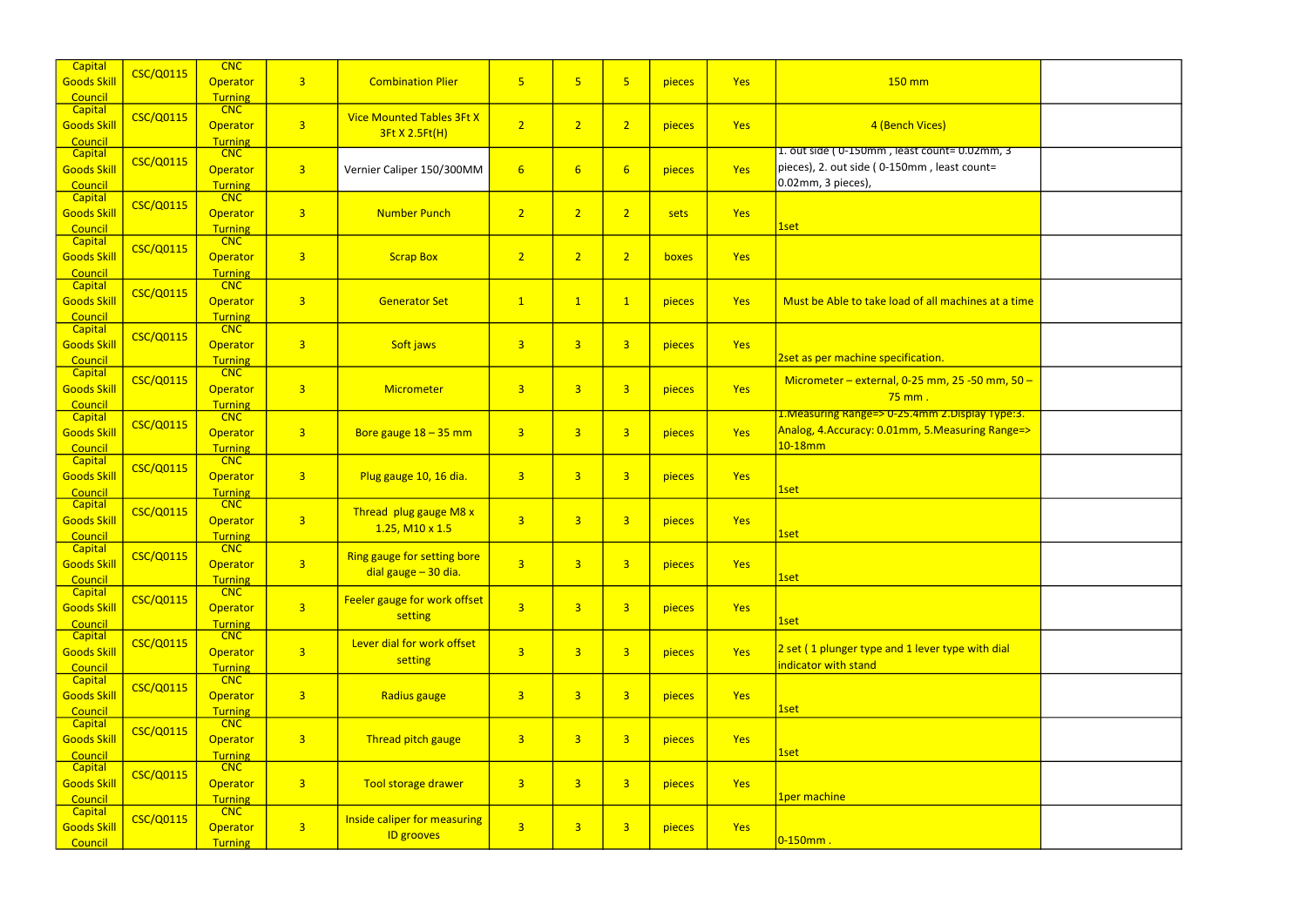| Capital            |                  | <b>CNC</b>                   |                |                              |                |                |                |          |            | Facing tool holder with insert (TNMG/VNMG),                                                     |  |
|--------------------|------------------|------------------------------|----------------|------------------------------|----------------|----------------|----------------|----------|------------|-------------------------------------------------------------------------------------------------|--|
| <b>Goods Skill</b> | <b>CSC/Q0115</b> | <b>Operator</b>              | 3 <sup>7</sup> | Tools (industry grade with   | $\overline{3}$ | $\overline{2}$ | 2 <sup>1</sup> | pieces   | Yes        | Turning tool holder with insert( PDJNR/CNMG),                                                   |  |
| Council            |                  | Turning                      |                | carbide inserts)             |                |                |                |          |            | Grooving tool holder with insert (RGER/SFGB),                                                   |  |
| Capital            |                  | <b>CNC</b>                   |                |                              |                |                |                |          |            |                                                                                                 |  |
| <b>Goods Skill</b> | <b>CSC/Q0115</b> | Operator                     | $\overline{3}$ | First aid kit                | $\mathbf{1}$   | $\mathbf{1}$   | $\mathbf{1}$   | pieces   | <b>Yes</b> |                                                                                                 |  |
| Council            |                  | <b>Turning</b>               |                |                              |                |                |                |          |            | 1per machine                                                                                    |  |
| Capital            |                  | CNC                          |                |                              |                |                |                |          |            | capacity 1000-1500kg, fork length 700-1200mm,                                                   |  |
| Goods Skill        | CSC/Q0115        | Operator                     | 3              | <b>Manual Lifter</b>         | 1              | 1              | $\mathbf{1}$   | pieces   | Yes        | widthoverall fork 300-550, load roller diameter                                                 |  |
| Council            |                  | Turning                      |                |                              |                |                |                |          |            | 50*50 - 80*70mm                                                                                 |  |
| Capital            | CSC/Q0115        | CNC                          |                | LCD projector, 1920 x 1080   |                |                |                |          |            |                                                                                                 |  |
| Goods Skill        |                  | Operator                     | 3              | resolution, 3000 lumens.     | 1              | 1              | $\mathbf{1}$   | pieces   | Yes        |                                                                                                 |  |
| Council            |                  | Turning                      |                | Screen.                      |                |                |                |          |            | 1920 x 1080 resolution, 3000 lumens. Screen.                                                    |  |
| Capital            | CSC/Q0115        | CNC                          |                | Integrated multimedia skill  |                |                |                |          |            | software modules to cover 1) teaching fundamentals                                              |  |
| Goods Skill        |                  | Operator                     | 3              | development software for     | 15             | 13             | 10             | Licenses | No         | of CNC metal cutting, 2) learning manual G/M code                                               |  |
| Council            |                  | Turning                      |                | CNC machining                |                |                |                |          |            | programming, 3) automatic CAM programing and 4)                                                 |  |
| Capital            | CSC/Q0115        | CNC                          |                |                              |                |                |                |          |            |                                                                                                 |  |
| Goods Skill        |                  | Operator                     | 3              | Simulator                    | 1              | 1              | $\mathbf{1}$   | pieces   | No         |                                                                                                 |  |
| Council            |                  | Turning                      |                |                              |                |                |                |          |            |                                                                                                 |  |
| Capital            | CSC/Q0115        | <b>CNC</b>                   |                | Industrial grade CNC Turning |                |                |                |          |            | Detailed specification for 2 axis CNC Lathe / Turning                                           |  |
| Goods Skill        |                  | Operator                     | 3              | Center & cutting tools       | $\overline{2}$ | $\overline{2}$ | $\overline{2}$ | pieces   | Yes        | centre and cutting tools ; With one of the CNC                                                  |  |
| Council            |                  | Turning                      |                |                              |                |                |                |          |            | Control System (Fanuc / Siemens / Fagor and<br>Minimum requirement is 1. core is processor with |  |
| Capital            | CSC/Q0115        | <b>CNC</b>                   |                |                              |                |                |                |          |            |                                                                                                 |  |
| Goods Skill        |                  | Operator                     | 3              | Computer systems in LAN      | 15             | 13             | 10             | pieces   | <b>No</b>  | $minmun$ 32bit, OS =>win7, 2 RAM=>4GB,                                                          |  |
| Council            |                  | Turning                      |                |                              |                |                |                |          |            | 3.HDD=>320GM. 4.LCD =>15inch. With all                                                          |  |
| Capital            | CSC/Q0115        | CNC                          |                |                              |                |                |                |          |            |                                                                                                 |  |
| Goods Skill        |                  | Operator                     | 3              | <b>Height Gauge</b>          | 3              | 3              | 3              | pieces   | Yes        |                                                                                                 |  |
| Council            |                  | Turning                      |                |                              |                |                |                |          |            | $1.$ Range=> 0-300mm, 2.Reading =<0.02mm                                                        |  |
| Capital            | CSC/Q0115        | CNC                          |                |                              |                |                |                |          |            |                                                                                                 |  |
| Goods Skill        |                  | Operator                     | 3              | Gauges                       | 10             | 10             | 10             | pieces   | Yes        | slip, bore/hole, thread, plug, radius/profile                                                   |  |
| Council<br>Capital |                  | Turning<br><b>CNC</b>        |                |                              |                |                |                |          |            | Material-granite, size=>400x400mm, surface                                                      |  |
|                    | CSC/Q0115        |                              |                | <b>Surface Plate</b>         |                |                |                |          | Yes        | finishing-Precision Lapped, Thickness=100mm-                                                    |  |
| Goods Skill        |                  | Operator                     | 3              |                              | $\overline{2}$ | $\overline{2}$ | $\overline{2}$ | pieces   |            | 200mm                                                                                           |  |
| Council<br>Capital |                  | <b>Turning</b><br><b>CNC</b> |                |                              |                |                |                |          |            |                                                                                                 |  |
| Goods Skill        | CSC/Q0115        | Operator                     | 3              | Laser printer with internet  | $\mathbf{1}$   | $\mathbf{1}$   | $\mathbf{1}$   | pieces   | Yes        |                                                                                                 |  |
| Council            |                  | Turning                      |                | port                         |                |                |                |          |            |                                                                                                 |  |
| Capital            |                  | CNC                          |                |                              |                |                |                |          |            |                                                                                                 |  |
| Goods Skill        | CSC/Q0115        | Operator                     | 3              | <b>Safety Glasses</b>        | 30             | 25             | 20             | pieces   | Yes        | Safety goggles                                                                                  |  |
| Council            |                  | Turning                      |                |                              |                |                |                |          |            |                                                                                                 |  |
| Capital            |                  | <b>CNC</b>                   |                |                              |                |                |                |          |            |                                                                                                 |  |
| Goods Skill        | CSC/Q0115        | Operator                     | 3              | <b>Industry Helmet</b>       | 30             | 25             | 20             | pieces   | Yes        | <b>Industry Helmet</b>                                                                          |  |
| Council            |                  | <b>Turning</b>               |                |                              |                |                |                |          |            |                                                                                                 |  |
| Capital            |                  | CNC                          |                |                              |                |                |                |          |            |                                                                                                 |  |
| Goods Skill        | CSC/Q0115        | Operator                     | 3              | Apron                        | 30             | 25             | 20             | pieces   | Yes        | Apron                                                                                           |  |
| Council            |                  | Turning                      |                |                              |                |                |                |          |            |                                                                                                 |  |
| Capital            | CSC/Q0115        | CNC                          |                |                              |                |                |                |          |            |                                                                                                 |  |
| Goods Skill        |                  | Operator                     | $\mathbf{3}$   | Safety shoes with steel toe  | 30             | 25             | 20             | pieces   | Yes        | safety shoes                                                                                    |  |
| Council            |                  | Turning                      |                |                              |                |                |                |          |            |                                                                                                 |  |
| Capital            | CSC/Q0115        | <b>CNC</b>                   |                |                              |                |                |                |          |            |                                                                                                 |  |
| Goods Skill        |                  | Operator                     | 3              | Industry hand gloves         | 30             | 25             | 20             | pieces   | Yes        | Industry hand gloves                                                                            |  |
| Council            |                  | Turning                      |                |                              |                |                |                |          |            |                                                                                                 |  |
| Capital            | CSC/Q0115        | <b>CNC</b>                   |                |                              |                |                |                |          |            |                                                                                                 |  |
| Goods Skill        |                  | Operator                     | 3              | Centre Punch                 | 5              | 5              | 5              | pieces   | Yes        |                                                                                                 |  |
| Council            |                  | <b>Turning</b>               |                |                              |                |                |                |          |            |                                                                                                 |  |

| <mark>i insert (TNMG/VNMG),</mark>                                       |  |
|--------------------------------------------------------------------------|--|
| th insert( PDJNR/CNMG),                                                  |  |
| vith insert (RGER/SFGB),                                                 |  |
|                                                                          |  |
|                                                                          |  |
|                                                                          |  |
| tork length 700-1200mm,                                                  |  |
| 550, load roller diameter                                                |  |
|                                                                          |  |
|                                                                          |  |
|                                                                          |  |
| n, 3000 lumens. Screen.                                                  |  |
| over 1) teaching fundamentals                                            |  |
|                                                                          |  |
| 2) learning manual G/M code                                              |  |
| matic CAM programing and 4)                                              |  |
|                                                                          |  |
|                                                                          |  |
|                                                                          |  |
| for 2 axis CNC Lathe / Turning                                           |  |
| tools; With one of the CNC                                               |  |
|                                                                          |  |
| inuc / Siemens /Fagor and<br><mark>t is 1. core i3 processor with</mark> |  |
| win7 , 2 RAM=>4GB,                                                       |  |
| ) =>15inch. With all                                                     |  |
|                                                                          |  |
|                                                                          |  |
| 2.Reading =<0.02mm                                                       |  |
|                                                                          |  |
| read, plug, radius/profile                                               |  |
|                                                                          |  |
| >400x400mm, surface                                                      |  |
| ped, Thickness=100mm-                                                    |  |
|                                                                          |  |
|                                                                          |  |
|                                                                          |  |
|                                                                          |  |
|                                                                          |  |
|                                                                          |  |
| ety goggles                                                              |  |
|                                                                          |  |
|                                                                          |  |
| <b>stry Helmet</b>                                                       |  |
|                                                                          |  |
|                                                                          |  |
| Apron                                                                    |  |
|                                                                          |  |
|                                                                          |  |
| fety shoes                                                               |  |
|                                                                          |  |
|                                                                          |  |
| ry hand gloves                                                           |  |
|                                                                          |  |
|                                                                          |  |
|                                                                          |  |
|                                                                          |  |
|                                                                          |  |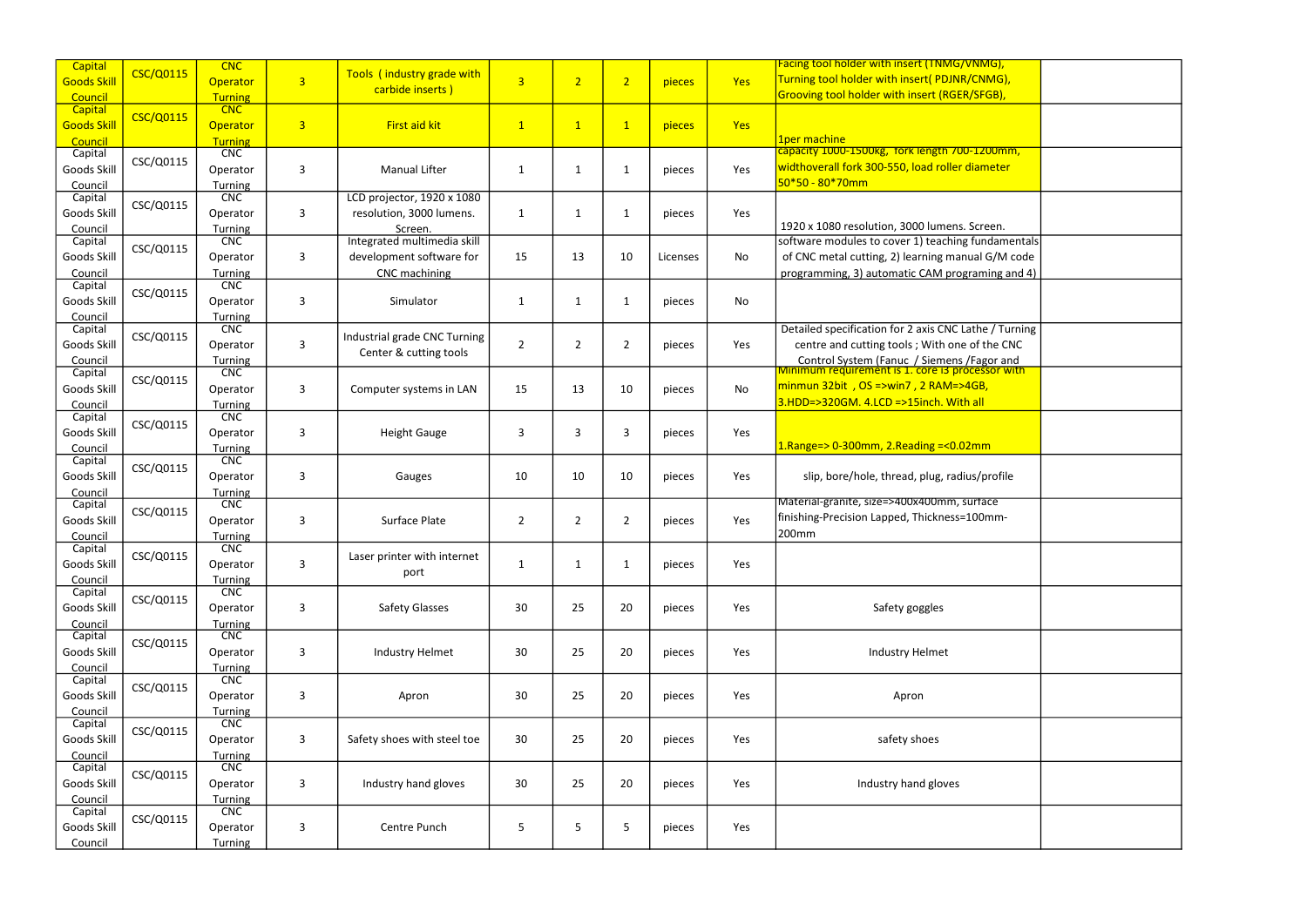| Capital<br>Goods Skill<br>Council | CSC/Q0115 | CNC<br>Operator<br>Turning        | 3              | Hammer                                                     | 4              | 4              | 4              | pieces | Yes | 2 each ball peen, mallet                                                                                         |  |
|-----------------------------------|-----------|-----------------------------------|----------------|------------------------------------------------------------|----------------|----------------|----------------|--------|-----|------------------------------------------------------------------------------------------------------------------|--|
| Capital<br>Goods Skill<br>Council | CSC/Q0115 | <b>CNC</b><br>Operator<br>Turning | 3              | <b>Combination Plier</b>                                   | 5              | 5              | 5              | pieces | Yes | 150 mm                                                                                                           |  |
| Capital<br>Goods Skill<br>Council | CSC/Q0115 | CNC<br>Operator<br>Turning        | 3              | Vice Mounted Tables 3Ft X<br>3Ft X 2.5Ft(H)                | $\overline{2}$ | $\overline{2}$ | $\overline{2}$ | pieces | Yes | 4 (Bench Vices)                                                                                                  |  |
| Capital<br>Goods Skill<br>Council | CSC/Q0115 | CNC<br>Operator<br>Turning        | 3              | Vernier Caliper 150/300MM                                  | 6              | 6              | 6              | pieces | Yes | 1. out side (0-150mm, least count=0.02mm, 3<br>pieces), 2. out side (0-150mm, least count=<br>0.02mm, 3 pieces), |  |
| Capital<br>Goods Skill<br>Council | CSC/Q0115 | <b>CNC</b><br>Operator<br>Turning | 3              | Number Punch                                               | $\overline{2}$ | $\overline{2}$ | $\overline{2}$ | sets   | Yes |                                                                                                                  |  |
| Capital<br>Goods Skill<br>Council | CSC/Q0115 | CNC<br>Operator<br>Turning        | 3              | Scrap Box                                                  | $\overline{2}$ | $\overline{2}$ | $\overline{2}$ | boxes  | Yes |                                                                                                                  |  |
| Capital<br>Goods Skill<br>Council | CSC/Q0115 | <b>CNC</b><br>Operator<br>Turning | 3              | <b>Generator Set</b>                                       | $\mathbf{1}$   | 1              | $\mathbf{1}$   | pieces | Yes | Must be Able to take load of all machines at a time                                                              |  |
| Capital<br>Goods Skill<br>Council | CSC/Q0115 | CNC<br>Operator<br>Turning        | 3              | Soft jaws                                                  | 3              | 3              | 3              | pieces | Yes |                                                                                                                  |  |
| Capital<br>Goods Skill<br>Council | CSC/Q0115 | CNC<br>Operator<br>Turning        | $\mathbf{3}$   | Micrometer - external, 0-25<br> mm, 25 -50 mm, 50 – 75 mm. | $\mathbf{3}$   | $\mathbf{3}$   | 3              | pieces | Yes |                                                                                                                  |  |
| Capital<br>Goods Skill<br>Council | CSC/Q0115 | CNC<br>Operator<br>Turning        | $\mathbf{3}$   | Bore gauge $18 - 35$ mm                                    | $\mathbf{3}$   | 3              | 3              | pieces | Yes |                                                                                                                  |  |
| Capital<br>Goods Skill<br>Council | CSC/Q0115 | CNC<br>Operator<br>Turning        | 3              | Plug gauge 10, 16 dia.                                     | 3              | 3              | 3              | pieces | Yes |                                                                                                                  |  |
| Capital<br>Goods Skill<br>Council | CSC/Q0115 | CNC<br>Operator<br>Turning        | $\mathsf{3}$   | Thread plug gauge M8 x<br>1.25, M10 x 1.5                  | $\mathbf{3}$   | 3              | 3              | pieces | Yes |                                                                                                                  |  |
| Capital<br>Goods Skill<br>Council | CSC/Q0115 | CNC<br>Operator<br>Turning        | $\overline{3}$ | Ring gauge for setting bore<br>dial gauge - 30 dia.        | $\mathbf{3}$   | 3              | 3              | pieces | Yes |                                                                                                                  |  |
| Capital<br>Goods Skill<br>Council | CSC/Q0115 | <b>CNC</b><br>Operator<br>Turning | 3              | Feeler gauge for work offset<br>setting                    | 3              | 3              | 3              | pieces | Yes |                                                                                                                  |  |
| Capital<br>Goods Skill<br>Council | CSC/Q0115 | CNC<br>Operator<br>Turning        | $\mathbf{3}$   | Lever dial for work offset<br>setting                      | 3              | 3              | 3              | pieces | Yes |                                                                                                                  |  |
| Capital<br>Goods Skill<br>Council | CSC/Q0115 | CNC<br>Operator<br>Turning        | 3              | Radius gauge                                               | 3              | 3              | 3              | pieces | Yes |                                                                                                                  |  |
| Capital<br>Goods Skill<br>Council | CSC/Q0115 | <b>CNC</b><br>Operator<br>Turning | 3              | Thread pitch gauge                                         | 3              | 3              | 3              | pieces | Yes |                                                                                                                  |  |
| Capital<br>Goods Skill<br>Council | CSC/Q0115 | CNC<br>Operator<br>Turning        | 3              | Tool storage drawer                                        | $\mathbf{3}$   | 3              | 3              | pieces | Yes |                                                                                                                  |  |

| all peen, mallet                     |  |
|--------------------------------------|--|
| 50 mm                                |  |
| nch Vices)<br>least count= 0.02mm, 3 |  |
| 50mm, least count=                   |  |
|                                      |  |
|                                      |  |
| bad of all machines at a time        |  |
|                                      |  |
|                                      |  |
|                                      |  |
|                                      |  |
|                                      |  |
|                                      |  |
|                                      |  |
|                                      |  |
|                                      |  |
|                                      |  |
|                                      |  |
|                                      |  |